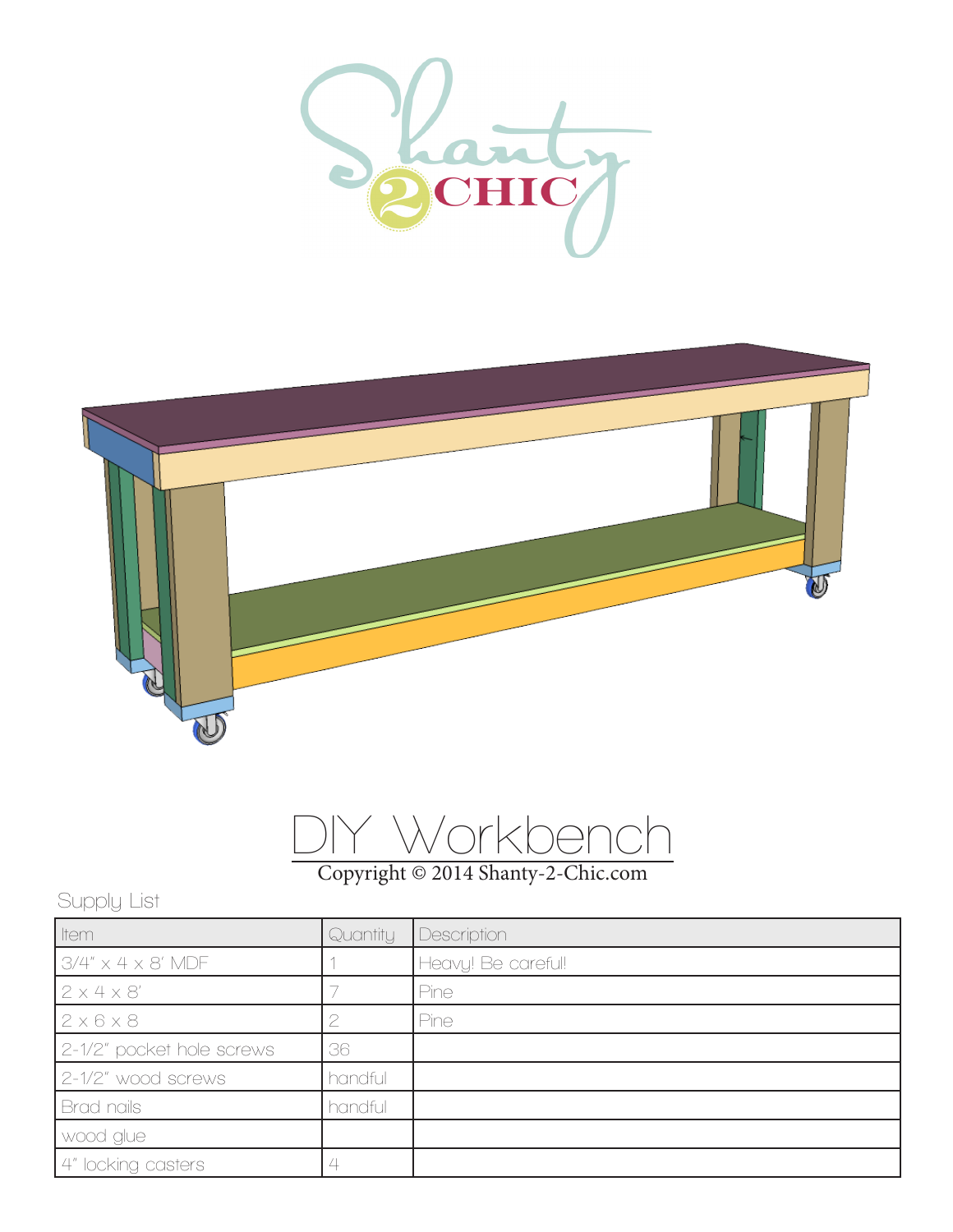

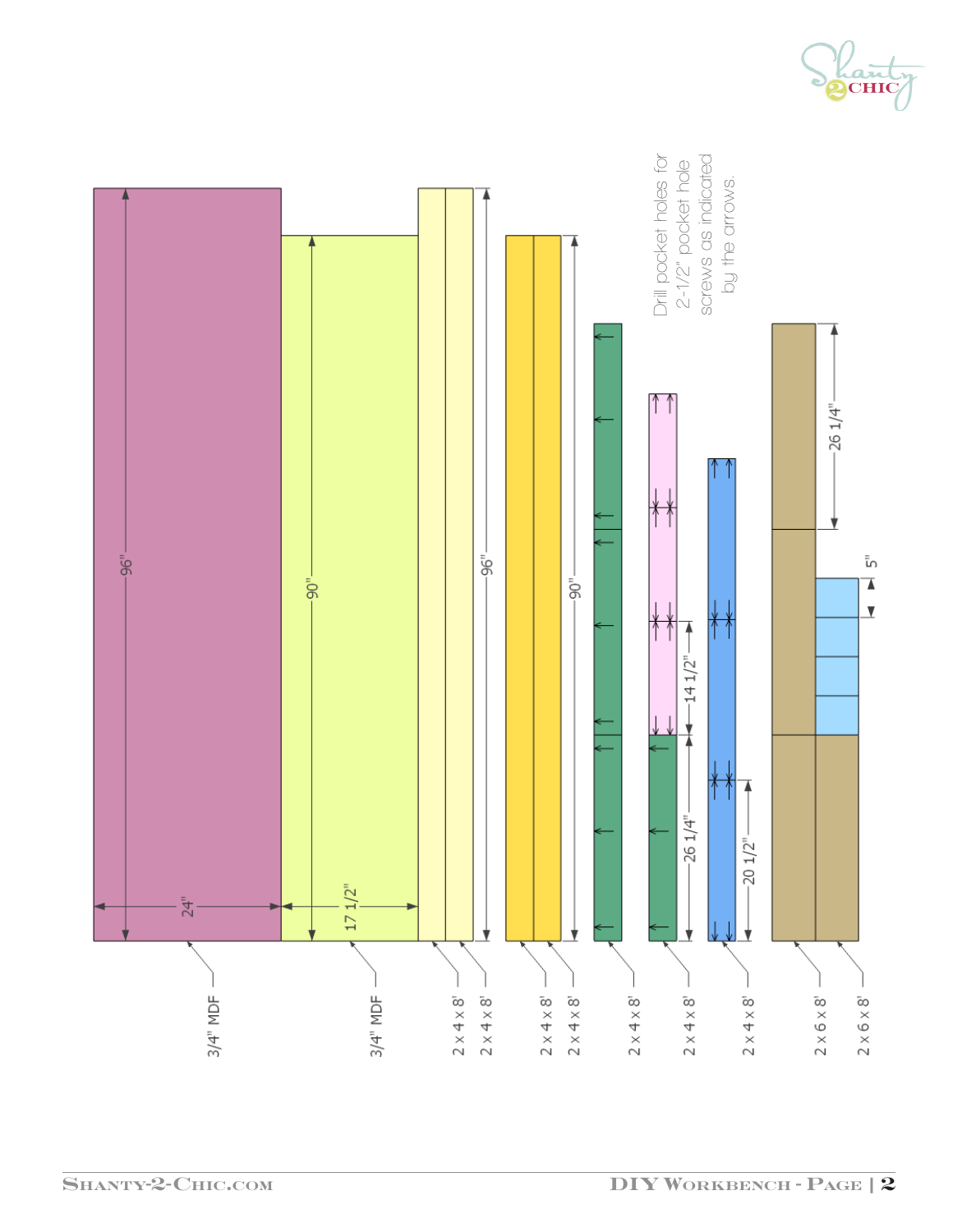





Attach the legs to the bottom frame first. Use glue and a couple 2-1/2" wood screws through the bottom frame into each piece of wood in the legs.